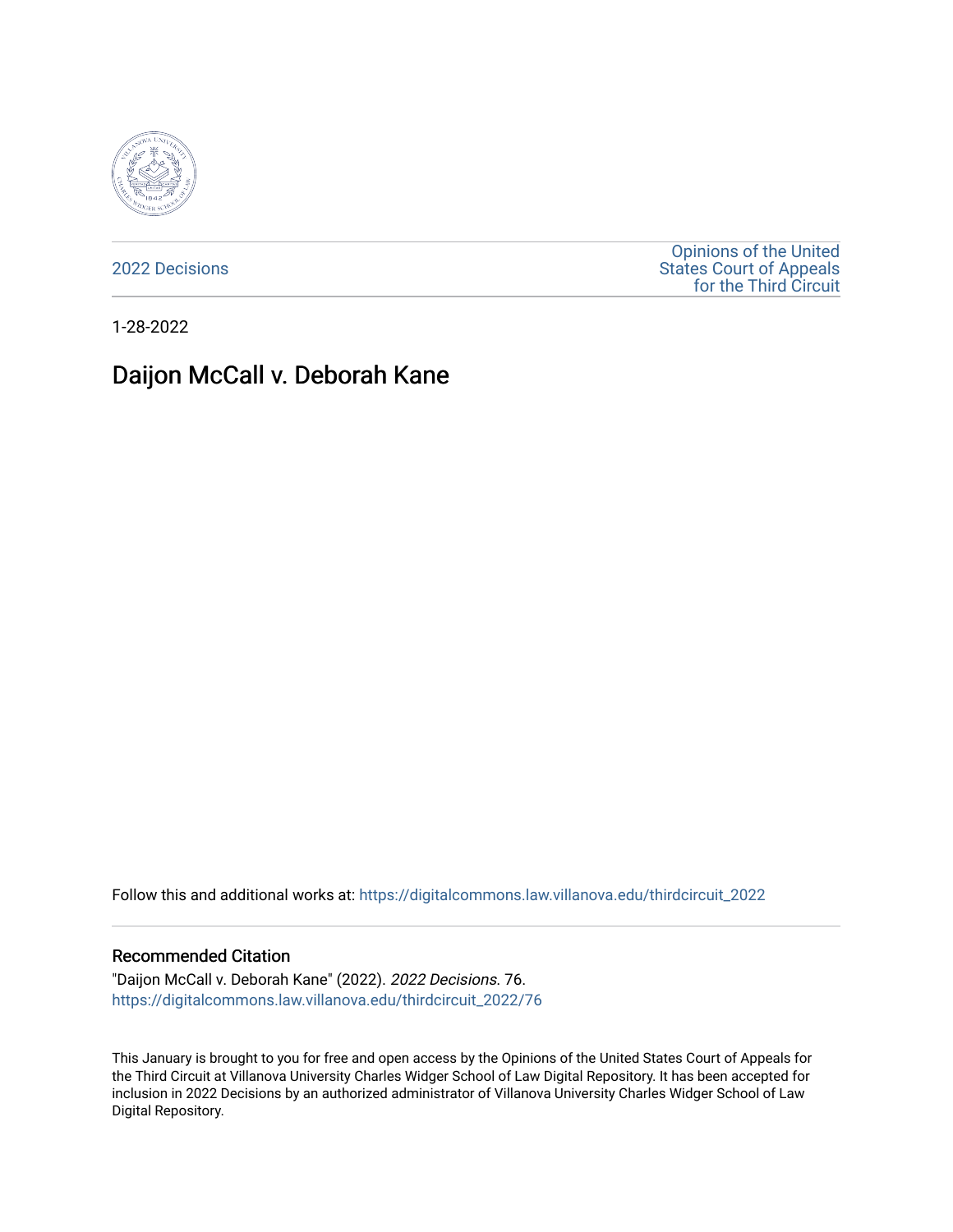#### **NOT PRECEDENTIAL**

#### UNITED STATES COURT OF APPEALS FOR THE THIRD CIRCUIT

\_\_\_\_\_\_\_\_\_\_\_

No. 20-2002 \_\_\_\_\_\_\_\_\_\_\_

## DAIJON MCCALL, Appellant

v.

DEBORAH KANE, Director; JUANITA BARBER, Investigator; MARLEA J. APPLEGATE, Supervisor; GREGORY NANNEY, Supervisor; EEOC, Pittsburgh

\_\_\_\_\_\_\_\_\_\_\_\_\_\_\_\_\_\_\_\_\_\_\_\_\_\_\_\_\_\_\_\_\_\_\_\_

On Appeal from the United States District Court for the Western District of Pennsylvania (W.D. Pa. Civil Action No. 2:20-cv-00287) District Judge: Honorable Marilyn J. Horan

Submitted Pursuant to Third Circuit LAR 34.1(a) January 20, 2021

\_\_\_\_\_\_\_\_\_\_\_\_\_\_\_\_\_\_\_\_\_\_\_\_\_\_\_\_\_\_\_\_\_\_\_\_

Before: CHAGARES, Chief Judge, PHIPPS and COWEN, Circuit Judges

(Opinion filed January 28, 2022) \_\_\_\_\_\_\_\_\_\_\_

### OPINION\* \_\_\_\_\_\_\_\_\_\_\_

PER CURIAM

Pro se appellant Daijon McCall appeals from the District Court's dismissal of his

<sup>\*</sup> This disposition is not an opinion of the full Court and pursuant to I.O.P. 5.7 does not constitute binding precedent.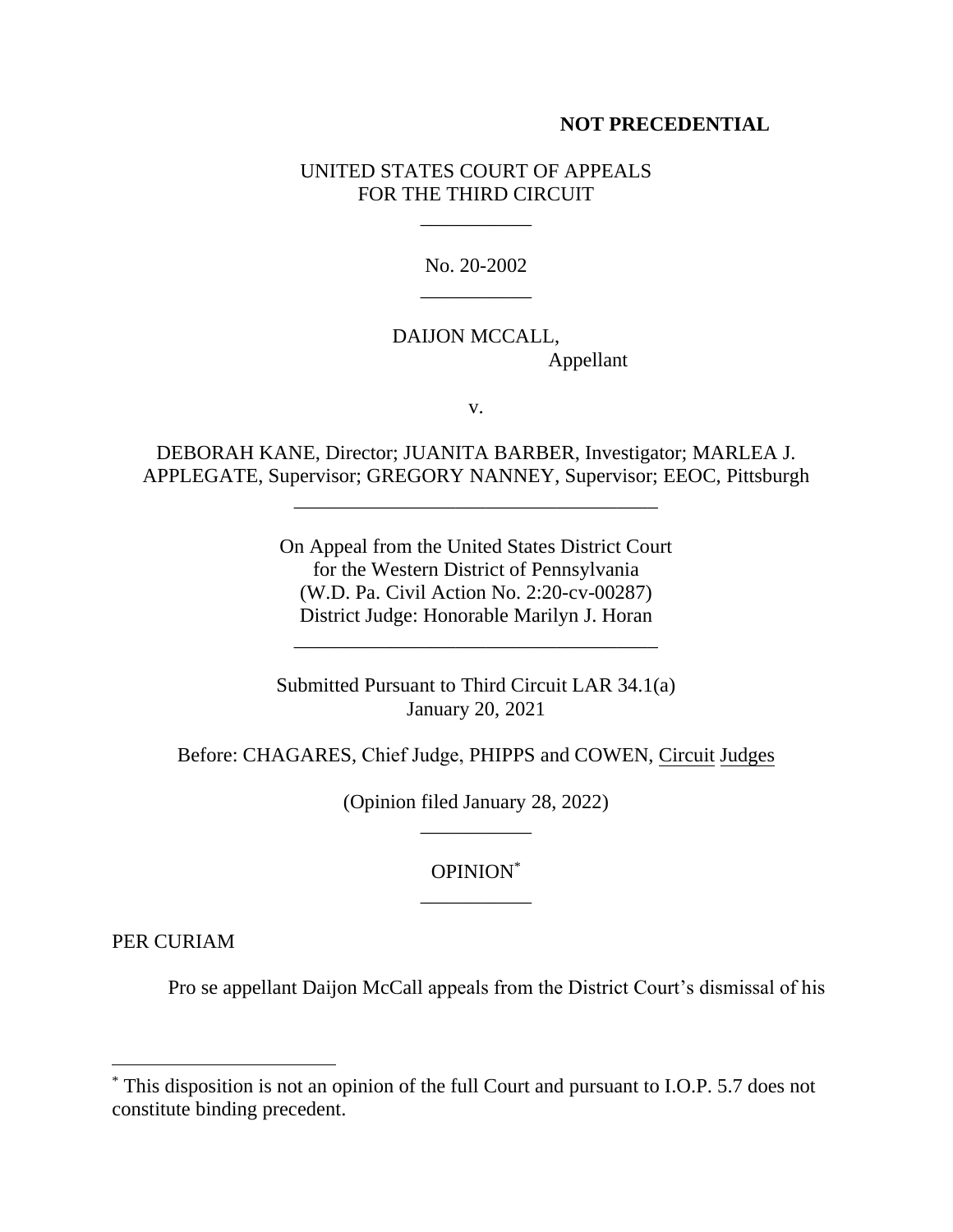claims after screening his complaint pursuant to 28 U.S.C. § 1915(e)(2)(B). For the reasons that follow, we will affirm the District Court's judgment.

In February 2020, McCall filed a complaint in the District Court alleging that the Equal Employment Opportunity Commission ("EEOC") and several of its employees mishandled a charge he filed against his former employer. McCall sought punitive damages. After granting McCall's application to proceed IFP, the District Court screened his complaint and dismissed it after adopting a Magistrate Judge's report and recommendation. The District Court determined that amendment would be futile. McCall timely appealed.

We have jurisdiction over this appeal pursuant to 28 U.S.C. § 1291. We construe McCall's allegations liberally and exercise plenary review over the District Court's order dismissing McCall's complaint. See Allah v. Seiverling, 229 F.3d 220, 223 (3d Cir. 2000).

McCall alleged that he was wrongly fired and that his employer lied to the EEOC and covered up evidence. He also complained that an EEOC investigator sought to conduct mediation electronically rather than in person and that the EEOC permitted his employer to take more than a year to respond to his complaint after he requested inperson mediation.

The District Court correctly determined that McCall cannot state a cause of action against the EEOC based on how his complaint was handled. See Smith v. Casellas, 119 F.3d 33, 34 (D.C. Cir. 1997) (per curiam) ("Congress has not authorized, either expressly or impliedly, a cause of action against the EEOC for the EEOC's alleged negligence or

2